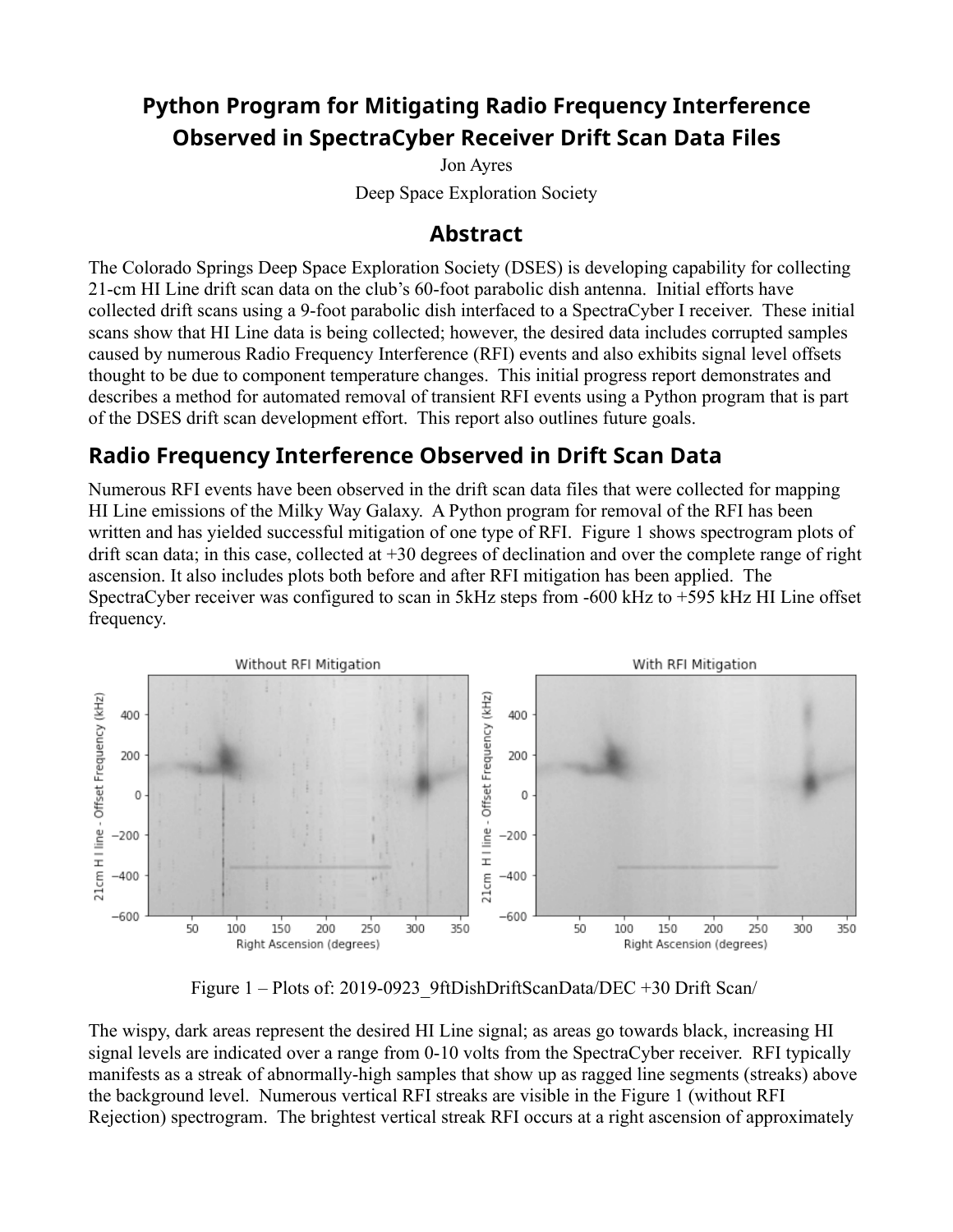85 degrees and spans over the entire range of offset frequencies. For this particular RFI event, the strongest RFI spans from -500 to +50 kHz frequency offset; however, faint levels of RFI are visible over the entire range of offsets.

Vertical RFI streaks represent transient events that cover a range of offset frequencies for a fairly short period of time and then disappear. However, they may appear again at another right ascension coordinate and over a range of offset frequencies. The source of the RFI is not known and may be due to more than one source.

Another category of RFI appears over a longer duration and persists over a narrow range of offset frequencies. RFI in this category shows up as a horizontal streak, with an example shown in Figure 1 at -350 kHz frequency offset and occurring over 90 to 270 degrees of right ascension. As of this report, the Python program does not mitigate horizontal-streak RFI; this will be addressed in a future Python program version.

Yet another category of RFI appears to be caused by a signal that is too strong<sup>1</sup> for the receiver's front end amplifiers and pushes the input signal circuitry into compression. When this occurs, the noise floor can be pushed below the input range of the receiver's Analog/Digital Converter (ADC), resulting with zero values being recorded in the scan data file<sup>2</sup>. The interfering signal may occur at frequencies outside of the receiver's measurement Intermediate Frequency (IF) pass-band<sup>3</sup>. Compression / interference throws the measuring equipment into a non-linear response range and renders the data collected as invalid. Figure 2 shows spectrogram plots of scan data that is thought to have been corrupted by front end compression.



Figure 2 – Plots of: 2019-0923 9ftDishDriftScanData/DEC +20 Drift Scan/

<sup>1</sup> The effects of front-end overload are under investigation; signal-compressing RFI could explain what is observed in some scan data, and its presence has yet to be confirmed.

<sup>2</sup> The observed behavior might be caused by in-band high-level signals above the ADC input range that appear as nearzero values due to ADC output wrap-around.

<sup>3</sup> The SpectraCyber receiver's measurement IF bandwidth is 30 kHz and the input signal is scanned across the -600 to +595 kHz measurement band by tuning a local oscillator in 5 kHz steps. The SpectraCyber scan file may not directly record nearby interference outside of its measurement IF bandwidth, but the receiver system could nonetheless be affected by strong signals.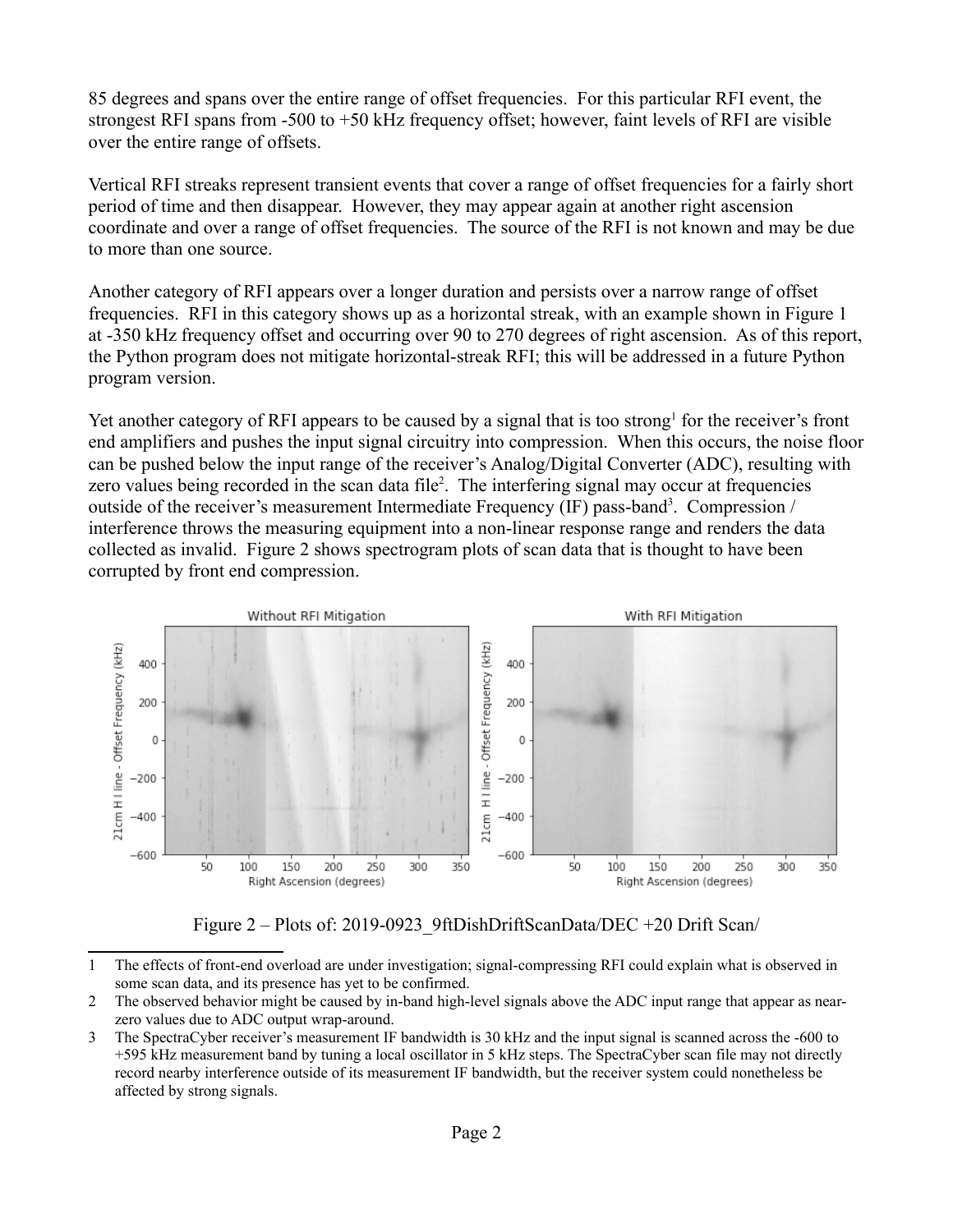The range from 120 to 220 degrees of right ascension as shown in in Figure 2 (without RFI Mitigation) has diagonal "ridges" that travel through the plot from upper-left to lower-right. Also, there are no high peaks depicted anywhere within the range of ridges. The interfering signal could be outside the -600 to +595 kHz offset frequency measurement range, yet might be a level sufficient to compress the noise floor below the minimum input range of the ADC. The presence of zero-valued samples in the dataset has been confirmed through examination of values over the range with compressing RFI.

## **Approaches for RFI Mitigation**

Removal of RFI requires several approaches that are tailored to the characteristics of the specific RFI type to be mitigated. Current approaches implemented or considered are discussed in the following three Sections.

# **Short Duration RFI**

Filtering of short-duration RFI requires samples of RFI-free data to be present over the same region containing RFI-corrupted samples. Collection of a suitable dataset requires multiple drift scans to be collected over the region to be filtered. The complete dataset may include numerous short-duration RFI events; however, if RFI-free data is also present over a given region, the RFI in that region may be identified and removed using a decision threshold for detection followed by rejection of the RFIcorrupted samples.

# **Frequency-Persistent RFI**

A local RFI emitter near the 9-foot antenna has been identified and determined to be one source of RFI that occurs at a single frequency and over long duration. Frequency-persistent RFI will be re-assessed after capturing new sets of scan data, making sure that the known RFI emitter is disabled. If frequencypersistent RFI is still present after all accessible emitters have been silenced, it could possibly be removed by improvements to the Python program.

# **Front-End Overload**

For the current overload mitigation approach, any 4-minute scan files that include data falling under a minimum threshold are rejected because data collected is likely to be under signal compression and will have compromised accuracy. This approach works for the existing 9-foot antenna data because its characteristic lowest value is typically above the (near-zero) threshold. However, this method would not be practical for systems in general, since threshold levels would need to be manually tailored for the system in use.

A better approach for detecting front-end overload will automatically establish the minimum level for the noise floor. It will also reject any scan file containing one or more samples that fall below an established threshold set in relation to the minimum-expected noise level. Minimum level characterization requires an analysis of the noise floor deviation with offset frequency; in the current 9 foot antenna system, signal level variation will need to be corrected before implementing minimum level characterization.

One set of scan data files at 0 degrees declination had values that were at a maximum level (near or at 10 Volts) for all samples in the affected scan data file. To address this overload case, the Python code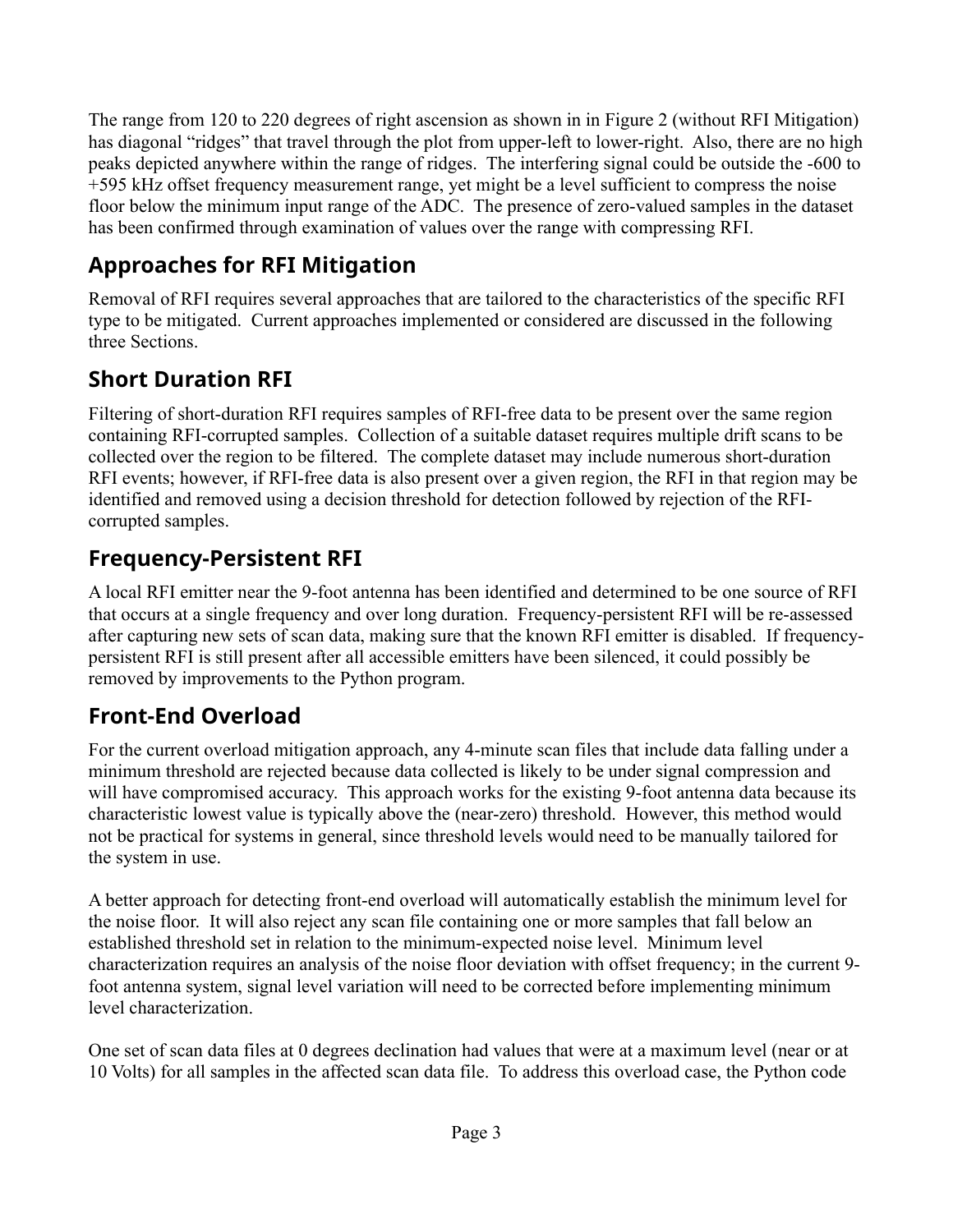includes a decision threshold that rejects such a file whenever abnormally-high samples are found. Figure 3 shows spectrogram plots for the 0 degree declination dataset and the result of RFI mitigation. The vertical black bar in the first spectrogram plot has been removed.



Figure 3– Plots of: 2019-0923 9ftDishDriftScanData/DEC +00 Drift Scan/

## **Signal Level Variation**

In general, all plots of the drift scan data show considerable signal level variation, which is thought to be a result of component temperature changes. Signal level variation is easily observed as vertical banding within the background level of the typical spectrogram plot. DSES will implement hardware changes to address the variation. Dicke switching and thermo-electric cooling are currently being considered.

#### **Python Program Output**

The output of the program includes spectrogram plots for each declination, showing before and after RFI mitigation similar to those plots depicted in all Figures. In addition, the RFI-mitigated spectrogram's values are stored as an Enhanced Character Separated Values (ECSV) file for each declination's dataset. A set of ECSV files containing spectrogram data with RFI still present is also provided in a separate output folder. The ECSV (text) file may be used to post-process the spectrogram data using Astropy, and may also be easily imported into a Microsoft Excel spreadsheet for analysis.

One advantage of the spectrogram plot output is that the user can quickly assess the quality of the scan data files. For example, one can determine, through quick visual inspection of the spectrogram plot, that a region of the data should be re-scanned because high-valued vertical bars are present – indicating an overload condition. Finding the range of affected right ascension coordinates may be estimated from the spectrogram plot and the precise location may be determined though examination of ECSV file content. Once the files are identified, they may be deleted and replaced with new scan data files that cover the region.